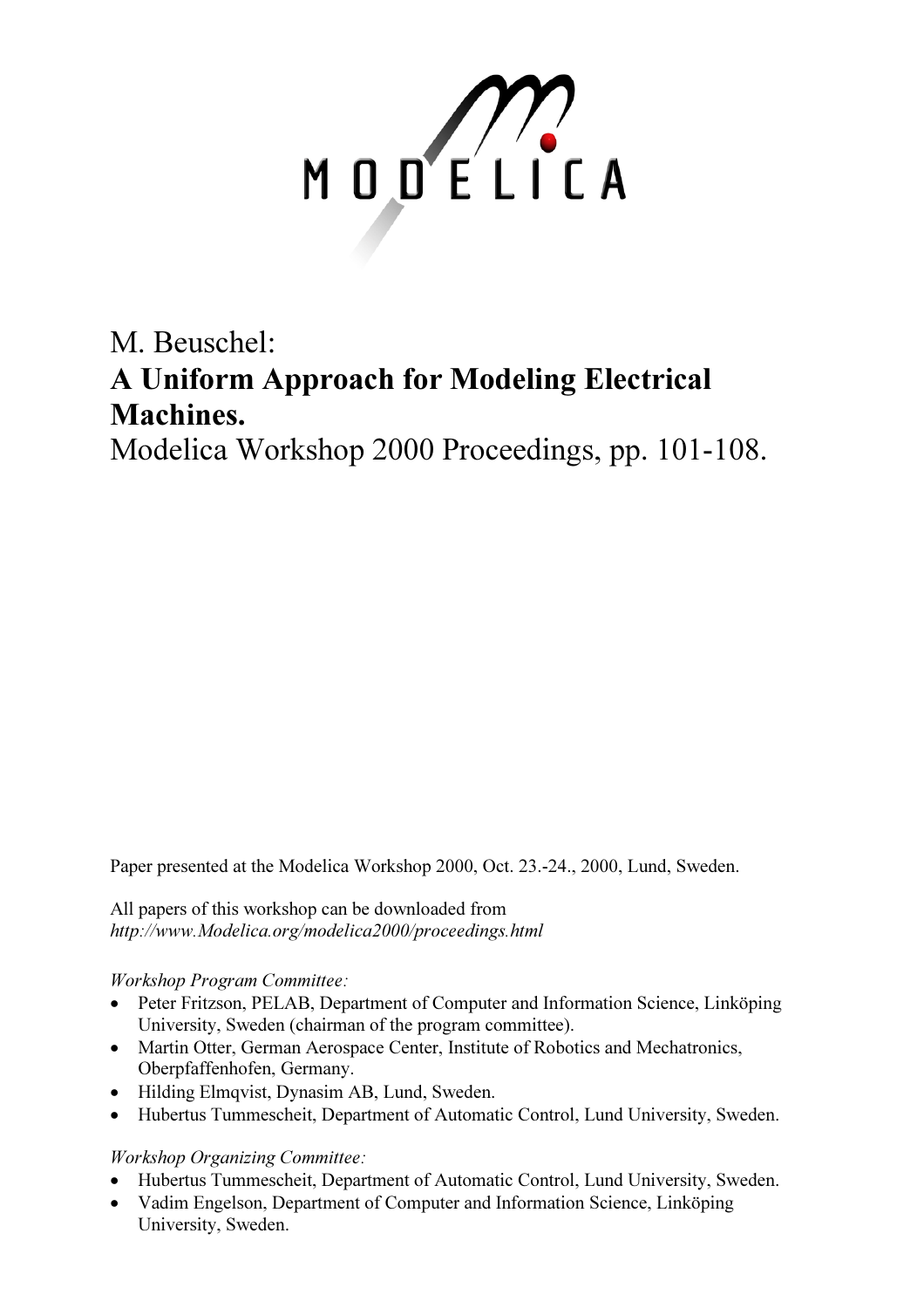## **A Uniform Approach for Modeling Electrical Machines**

Michael Beuschel

#### **Abstract**

In this paper, an approach is presented that enables uniform modeling of different types of electrical machines using a novel Modelica library of magnetic components. Results of simulations with Dymola are presented. This approach is also applicable to education.

#### **1 Introduction**

Modelica provides a very general approach of modeling physical systems. Libraries for electrical and electronic as well as for mechanical components are already distributed on an open source code basis.

Based on this, a new library<sup>1</sup> for modeling rotational magnetic fields has been developed also including interfaces to electrical and mechanical components.

In this paper, rotary electro-magnetic motors are considered. Basically, different types of electrical machines employ the same physical principle: A magnetic field is produced that always tends towards a state of minimal energy. This is achieved by a change of the rotor position, which is the desired effect of a motor.

## **2 A Modelica Library of Magnetic Components**

Calculation of magnetic circuits is often done using a notation similar to that of electrical circuits. Therefore, the *magnetic flux* ψ and the *magnetic potential difference* ∆θ can be treated like current *i* and voltage *v* respectively. These are used in the following to model magnetic components.

#### **2.1 Magnetic Connectors**

As the focus of this paper is on modeling rotating electrical machines, both magnetic flux  $\Psi_x$ ,  $\Psi_y$  and magnetic potential difference  $\Delta\theta_x$ ,  $\Delta\theta_y$  are used in 2-dimensional space vector representation including real and imaginary part (*x*- and *y*-axis respectively). This is reflected by the definition of *magnetic connectors* MagP and MagN, which only have different icons to identify more easily the pins of a component (see Fig. 1).

#### **2.2 Basic Magnetic Components**

Some basic magnetic components have been implemented (see Fig. 1).

 As in electrical circuits, a *magnetic ground* (MagGround) is mandatory in every magnetic circuit model to define the "magnetic potential" for simulation  $2$ 

$$
\begin{aligned}\n\theta_x &= 0\\
\theta_y &= 0\n\end{aligned} \tag{1}
$$

 A permanent magnet is a *magnetic source* (Mag-Source), that generates a magnetic potential difference ∆θ with angular orientation β.

$$
\Delta\theta_x = \Delta\theta \cos(\beta) \n\Delta\theta_y = \Delta\theta \sin(\beta)
$$
\n(2)

 A *linear magnetic resistance* (MagResistance) connects the magnetic potential difference with the magnetic flux by

$$
\Psi_x R_m = \Delta \Theta_x
$$
  
\n
$$
\Psi_y R_m = \Delta \Theta_y
$$
 (3)  
\nwith 
$$
R_m = N^2/M
$$

The magnetic resistance  $R_m$  is determined by the number *N* of turns and the corresponding (electrical) inductance *M*. For 2-dimensional simulation, the above operation is calculated for the real and imaginary part of the magnetic field separately.

<sup>&</sup>lt;sup>1</sup>For details on the Modelica implementation, please see the appendix.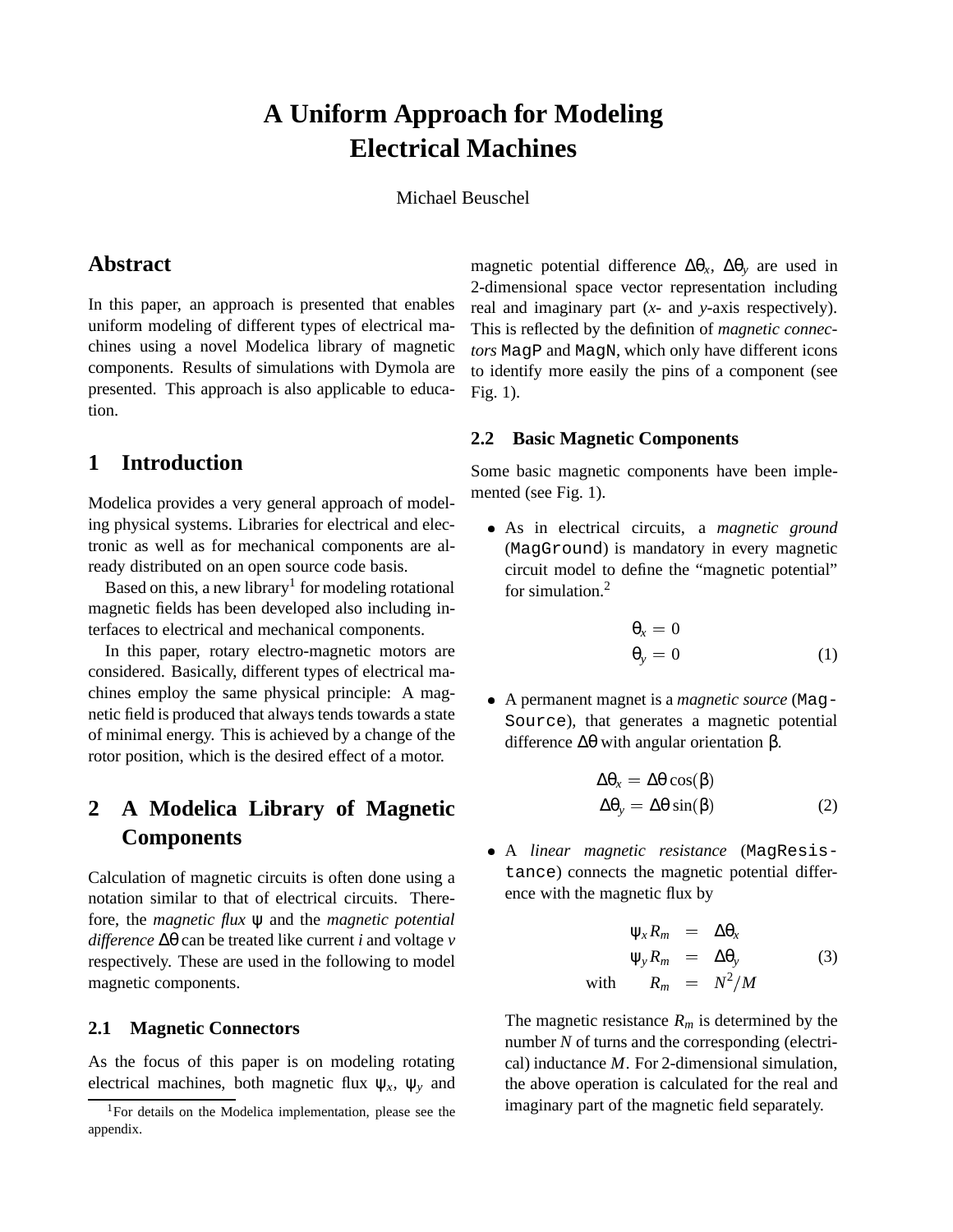

Figure 1: Basic magnetic components

Employing basic magnetic components, interfaces to electrical and mechanical components are discussed in the next section (see Fig. 2).



Figure 2: Magnetic interface components

#### **2.3 Magnetic Coupling**

A *linear magnetic coupling* (MagCoupling) is based on the electrical OnePort class. It relates electrical voltage *v* and current *i* to magnetic potential difference and flux due to the induction law. An additional scaling factor *k* adjusts magnetic to electrical values due to simplified modeling and field geometry.

$$
v = -\frac{N}{k} \left( \cos(\beta) \frac{d\psi_x}{dt} + \sin(\beta) \frac{d\psi_y}{dt} \right) \tag{4}
$$

$$
\Delta \theta_r = kN i \cos(\beta)
$$

$$
\Delta \theta_{y} = kN i \sin(\beta) \tag{5}
$$

*N* is the number of turns;  $\beta$  gives the orientation of the winding. Combining a magnetic coupling with a magnetic resistance (3), the well known equation  $v =$  $-Mdi/dt$  of an inductance is obtained.

#### **2.4 Commutator**

A *commutator* block (Commutator) is based on the block magnetic coupling with additional rotation of the magnetic field orientation due to the function of a commutator in DC machines.

As the winding of a rotor moves forward the magnetic field rotates backwards in the rotor coordinate system. This is why the negative mechanical angle  $-Z$ φ is used here instead of β. *Z* scales the mechanical angle to obtain the magnetic one, where *Z* is half the number of poles. The mechanical connector flange b can be connected to components of the Modelica.Mechanics.Rotational library.

#### **2.5 Stator and Rotor**

To model the interaction between the stationary and rotational part of electrical machines, a *stator rotor* block (StatorRotor) is employed. It provides transformation between stator and rotor coordinates and calculates the mechanical torque  $\tau$  from magnetic flux ψ*x*, ψ*<sup>y</sup>* and potential difference ∆θ*x*, ∆θ*y*.

$$
0 = \psi_{1x} + \psi_{2x} \cos(Z\varphi) - \psi_{2y} \sin(Z\varphi)
$$

$$
0 = \psi_{1y} + \psi_{2x} \sin(Z\varphi) + \psi_{2y} \cos(Z\varphi)
$$
 (6)

$$
\Delta\theta_{1x} = \Delta\theta_{2x} \cos(Z\varphi) - \Delta\theta_{2y} \sin(Z\varphi)
$$

$$
\Delta\theta_{1y} = \Delta\theta_{2x} \sin(Z\varphi) + \Delta\theta_{2y} \cos(Z\varphi) \qquad (7)
$$

$$
\tau = -Z \psi_{2x} \Delta \theta_{2y} + Z \psi_{2y} \Delta \theta_{2x}
$$
 (8)

## **3 Modeling Electrical Machines Using the Magnetics Library**

 $\left(\frac{d\psi_y}{dt}\right)$  (4) the Dymola simulation environment. In Figure 3 the The components of the magnetics library have been tested implementing common electrical machines in corresponding icons of a DC machine, a permanent magnet DC machine, an induction AC machine and a permanent magnet synchronous AC machine are displayed.



Figure 3: Electrical machine models (icons)

#### **3.1 DC machine**

Figure 4 shows the implementation of the DC machine. The stator winding provides the flux due to the stator current *IS* through *PositivePin1* and *NegativePin1*. The related magnetic field is applied to the

 $2$ In physics no magnetic monopole is known. Thus, the "magnetic potential"  $θ$  ist only used in the magnetic ground and the magnetic connector classes to distinguish from the magnetic potential difference ∆θ that always needs two reference points.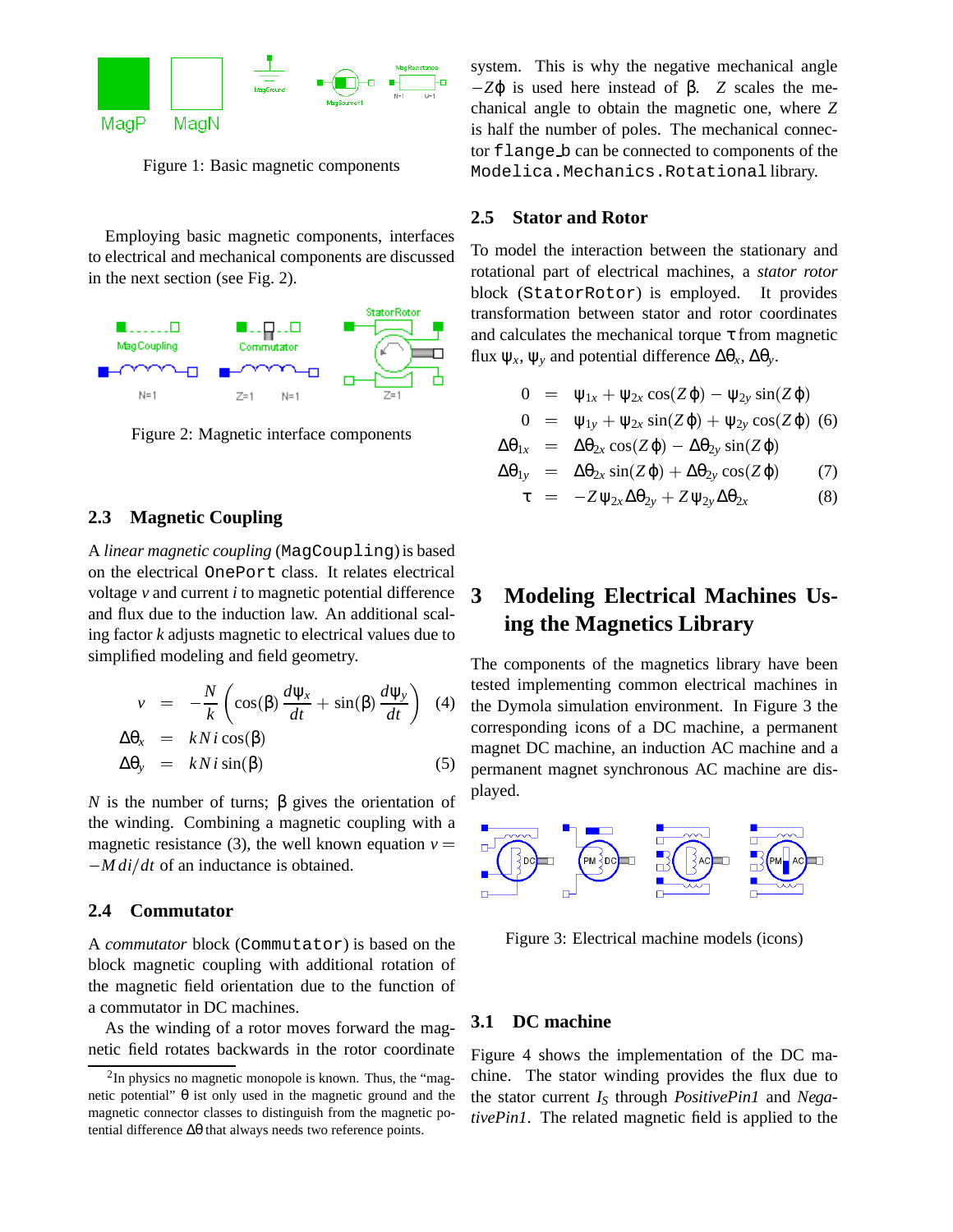



Figure 5: DC machine simulation results

 $2/\pi$  for the flux has to be introduced in the magnetic coupling block in order to model (9) and (10) correctly. Hence, the magnetic potential difference ∆θ*<sup>y</sup>* and, applying the magnetic ressistance  $R_m$ , the magnetic flux ψ*<sup>y</sup>* are:

Figure 4: DC machine implementation

stator rotor block at an angle of 90° using a magnetic coupling block.

The magnetic resistance  $R_m$  is determined by the inductance  $L_R$  and the number  $N_R$  of turns of the rotor winding, which also has to match the corresponding commutator block.

The induced voltage (back emf) is calculated employing (4). Whereas the orientation of the flux is constant in stator coordinates, from the view point of the rotor coordinate system it rotates. This is achieved by introducing a commutator block. The number of poles (2*Z*) has to be identical for the stator rotor block as well as for the commutator, of course.

Employing the flux  $\psi_S = \Delta\theta_S/R_m = L_S I_S/N_S$  of the stator winding and the magnetic potential difference  $\Delta\theta_R = I_R N_R$  caused by the rotor current  $I_R$  through *PositivePin2* and *NegativePin2*, the torque τ the and induced voltage  $v_i$  of the DC machine can be calculated employing the machine constant  $k_m = 2ZN_R/\pi$ .

$$
\tau = \frac{2}{\pi} \cdot Z \psi_S N_R I_R = k_m \psi_S \cdot \frac{\Delta \theta_R}{N_R}
$$
(9)

$$
v_i = \frac{2}{\pi} \cdot Z \psi_S N_R \omega = k_m \psi_S \omega \qquad (10)
$$

Assuming an ideal DC machine, the flux  $\psi_S$  is almost equally spread over  $180^{\circ}/Z$  of the airgap. In the same way, also the rotor current  $I_R$  is the same for alle turns (depending on the type of the rotor winding).

However, as the magnetics library employs a space vector representation of the flux, a scaling factor  $k =$ 

$$
\Delta \theta_{y} = \frac{2}{\pi} \Delta \theta_{S}
$$

$$
\Psi_{y} = \frac{2}{\pi} \Psi_{S}
$$

An acceleration procedure of this machine using another current controller for the rotor current  $I_R$  as well as a speed controller and applying a load torque of 20*Nm* has been simulated, see Fig. 5.

The data of the implemented DC machine are as follows:

| $L_{S}$     |          |       |                                                                     |
|-------------|----------|-------|---------------------------------------------------------------------|
| $L_R$       | $\equiv$ |       | mН                                                                  |
| $N_{\rm S}$ |          | 2400  |                                                                     |
|             | $\equiv$ | 60    |                                                                     |
| $R_{S}$     |          |       | Ω                                                                   |
| $R_{R}$     |          |       | Ω                                                                   |
| Z           |          |       |                                                                     |
|             |          |       | kg m <sup>2</sup>                                                   |
|             |          | $N_R$ | $= 6.4$<br>4.0<br>$=$ $-$<br>$=$ 1.0<br>$= 0.25$<br>$=$<br>$= 0.43$ |

#### **3.2 Permanent Magnet DC Machine**

The DC machine has then been modified using a permanent magnet to provide the flux at an angle of 90° (see Fig. 6). The magnetic potential difference ∆θ*<sup>y</sup>* of the magnetic source is set to get the same flux  $\psi$ <sup>*y*</sup> as above. The scaling factor *k* is included, too.

$$
\Delta\theta_{y} = \frac{2}{\pi} \cdot I_{S} N_{S} \tag{11}
$$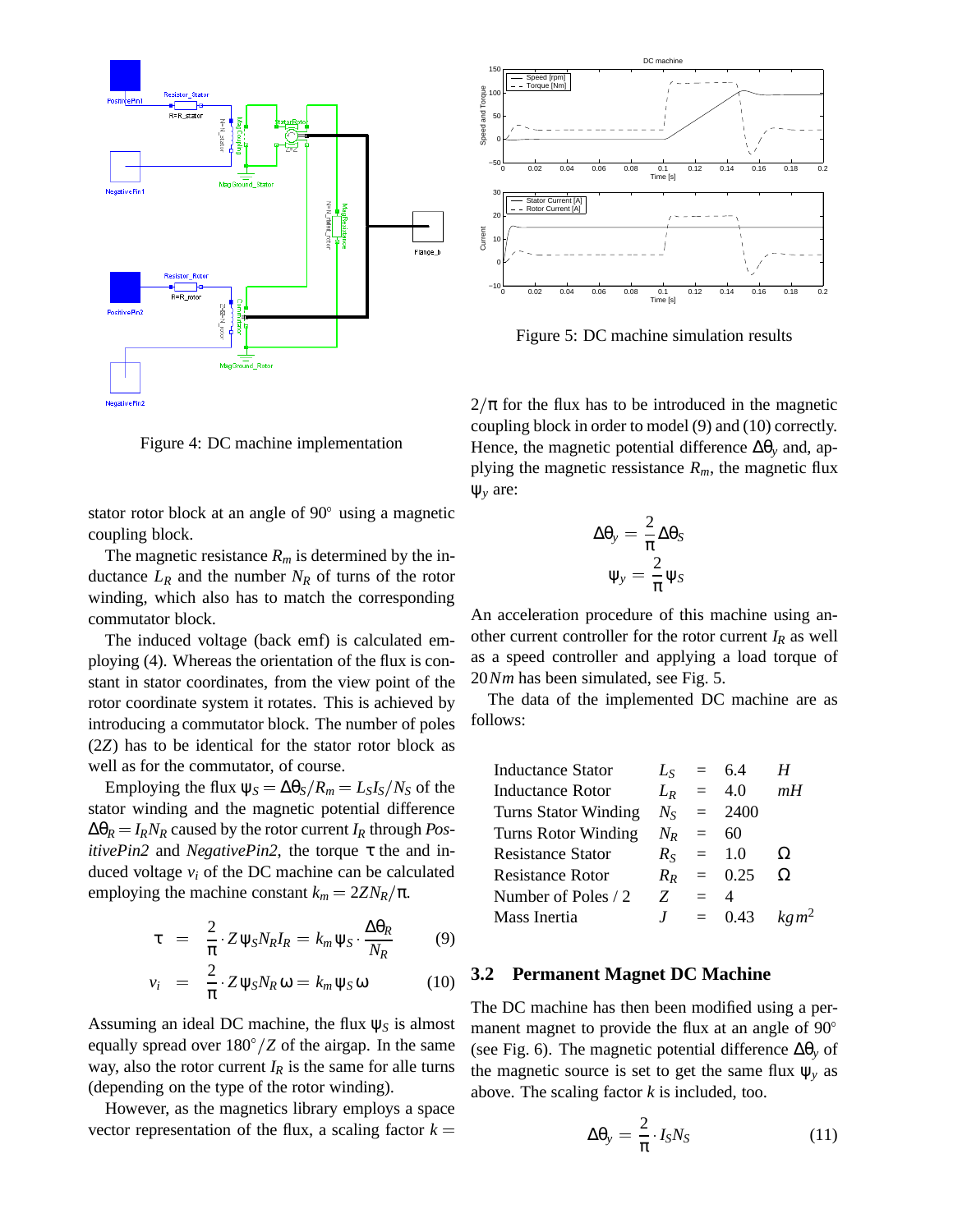The same acceleration procedure as in Fig. 5 has been simulated, see Fig. 7.





Figure 8: Induction AC machine implementation

Commonly, the mutual inductance *M* is referred to a single phase and is defined using the amplitude of the flux vector  $|\vec{\psi}|$  and the peak phase current *I<sub>S</sub>*.

$$
M = N_S \frac{|\vec{\Psi}|}{\hat{I}_S}
$$
 (12)



Figure 9: Space vector representation of stator current *IS*

The amplitude of the magnetic potential difference vector  $|\Delta \vec{\theta}|$  is (see also Fig. 9)

$$
\left| \Delta \vec{\Theta} \right| = N_S \left| I_{Sa}(t) + I_{Sb}(t) e^{j120^\circ} + I_{Sc}(t) e^{j240^\circ} \right|
$$
  
=  $N \frac{3}{2} \widehat{I}_S$  (13)

which determines the actual magnetic resistance *Rm* using  $|\vec{\psi}|$  and  $|\Delta\theta|$  as

$$
R_m = \frac{\left|\Delta \vec{\theta}\right|}{\left|\vec{\psi}\right|} = \frac{N_S \frac{3}{2} \hat{I}_S}{\frac{M}{N_S} \hat{I}_S} = \frac{3}{2} \cdot \frac{N_S^2}{M} \tag{14}
$$

Figure 6: Permanent magnet DC machine implementation



Figure 7: Permanent magnet DC machine simulation results

#### **3.3 Simulation of an Induction AC Machine**

Employing components of the magnetics library, also an induction AC machine has been implemented (see Fig. 8). The three stator windings are modeled separately, including resistance  $R<sub>S</sub>$  and leakage inductance *LS*<sup>σ</sup> each. They are coupled to the magnetic circuit using magnetic coupling blocks at angular orientation of  $0^{\circ}$ , 120 $^{\circ}$  and 240 $^{\circ}$ .

The magnetic resistance  $R_m$  may either be applied to the stator or to the rotor side of the magnetic circuit (the first one is chosen here). The magnetic resistance is determined by the mutual inductance *M* and the number  $N<sub>S</sub>$  of turns in each stator winding, which has to match the number of turns in the corresponding magnetic coupling blocks.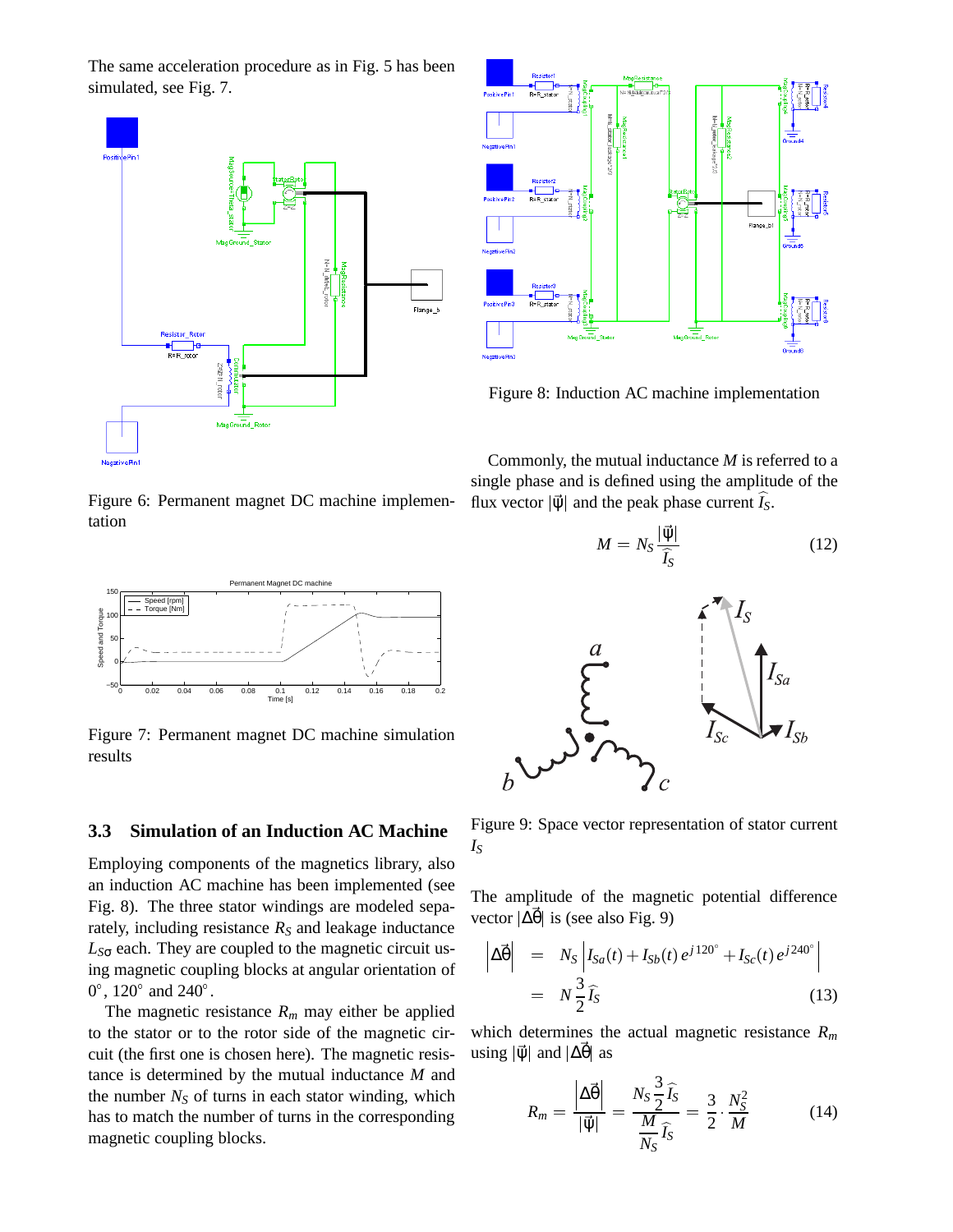The same calculation is applied to the leakage inductances  $L_{\text{SG}}$  and  $L_{R\sigma}$ .<sup>3</sup>

The rotor has to employ at least two windings at equally spaced angle. In the example in Fig. 8, a 3 phase rotor winding is modeled.

A start-up of this machine connected to symmetric 3-phase mains ( $v_{eff} = 230V$ ,  $f = 50Hz$ ) and applying a load torque of 20*Nm* has been simulated, see Fig. 10. The data of the implemented induction AC machine are as follows (all numbers of turns equal 1):

| Leakage Inductance Stator $L_{S_{\sigma}}$ |                  |       | $= 2.1$           | mH                |
|--------------------------------------------|------------------|-------|-------------------|-------------------|
| Leakage Inductance Rotor                   | $L_{R_{\sigma}}$ |       | $=$ 1.9           | mH                |
| Mutual Inductance                          | M                |       | $= 32.2$ mH       |                   |
| <b>Resistance Stator</b>                   | $R_{S}$          |       | $= 324$           | $m\Omega$         |
| <b>Resistance Rotor</b>                    | $R_{R}$          |       | $= 203$ $m\Omega$ |                   |
| Number of Poles / 2                        | Z                | $=$ 3 |                   |                   |
| Mass Inertia                               | J                |       | $= 0.8$           | kg m <sup>2</sup> |
|                                            |                  |       |                   |                   |



Figure 10: Induction AC machine simulation results

#### **3.4 Permanent Magnet Synchronous AC Machine**

Based on the above induction machine, a synchronous AC machine has been simulated, where the rotor flux is provided by a permanent magnet (see Fig. 11). The stator is identical to the induction machine. At the rotor, a 2-pole damping winding has been introduced to obtain a smooth torque output without vector control.



Figure 11: Synchronous AC machine implementation

Figure 12 shows simulation results of the synchronous AC machine. The stator windings have been connected to a frequency and amplitude sweep 3 phase supply. The magnetic source applies a magnetic potential difference  $\Delta\theta = N_S I_S = 5A$  that corresponds to a flux of  $\psi = \Delta\theta/R_m = 1.71V_s$ . The data of the damping windings of the implemented machine are as follows:

| Leakage Inductance Rotor $L_{R\sigma} = 1.0$ mH |                      |  |  |
|-------------------------------------------------|----------------------|--|--|
| <b>Resistance Rotor</b>                         | $R_R = 40$ $m\Omega$ |  |  |



Figure 12: Synchronous AC machine simulation results

## **4 Conclusion**

A new Modelica library of magnetic components has been implemented and tested simulating DC and AC

 $3$ For an improved version of the magnetics library, 3 magnetic resistances related to the 3 windings should be employed rather than a single inductance. However, this would require angle sensitive magnetic resistances that are not yet implemented. Alternatively, the leakage inductances can also be implemented in the electrical circuits.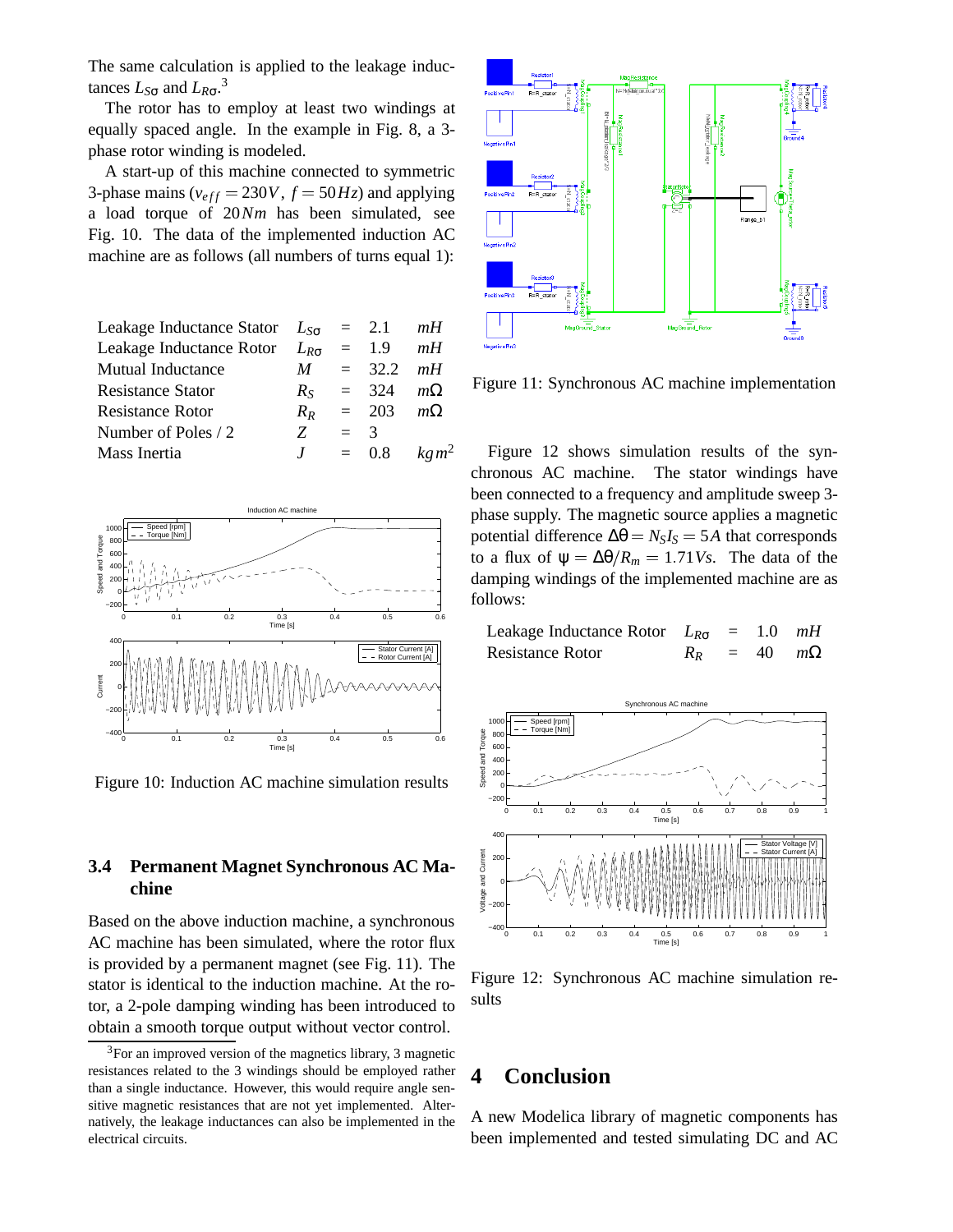machines. Simulation results have been validated using conventional motor models.

The presented approach enables a uniform and intuitive modeling of different types of electrical machines. It also shows that different types of electrical machines employ the same basic principles. Therefore, this approach might be attractive especially for education purposes.

However, due to redundant model variables compared to conventional models, the presented approach is not optimized in terms of simulation efficiency. It also appears to be numerically more sensitive. Therefore, the quality of simulation results significantly depends on the integration algorithm and its tolerance setting.

## **5 Outlook**

Further investigations should be done regarding the magnetics library itself as well as its application.

A variable magnetic resistance, a nonlinear magnetic resistance  $R_m(\Delta\theta)$  and a magnetic resistance  $R_m(\beta)$  with angular orientation should be introduced to enable modeling of e.g. saturation, variable air gap and reluctance effects (e.g. switched reluctance motors). Furthermore, the existing components can be improved employing a vector implementation. This would extend the library to 3-dimensional modeling (e.g. of magnetic bearings).

The presented models of electrical machines can then be refined and extended, e.g. by modeling leakage effects by individual magnetic components. In addition, also other magnetic devices such as 1-phase and 3-phase transformers can be modeled employing the magnetics library.

#### **References**

- $[1]$  Elmquist, H., D. Brück, and M. Otter: *Dymola – User's Manual.* Dynasim AB, Lund, Sweden, 1996.
- [2] Fischer, R.: *Elektrische Maschinen.* Hanser–Verlag, München, Wien, 1979.
- [3] Lorenzen, H.-W.: *Grundlagen der elektromechanischen Energiewandlung – Skript zur Lehrveranstaltung.*

TU München, 1993.

[4] Schröder, D.:

*Elektrische Antriebe 2 – Regelung von Antrieben.* Springer–Verlag, Berlin, 1995.



**Michael Beuschel** studied at the Technical University of Munich, Germany, and at the University of Sussex, England. He received his Dipl.-Ing. degree in electrical engineering in 1996.

Since 1996 he has been with the Power Electronics and Electrical Drives Department of the Technical University of Munich as a research assistant. His research

interests include signal analysis as well as nonlinear control applications of electrical drives.

## **Appendix: Modelica Package "Magnetics"**

This package will become available on the Modelica homepage http://www.Modelica.org/library/library.html.

package Magnetics

```
connector MagP "Positive magnetic pin"
  SIunits.MagneticPotentialDifference theta_x;
  \texttt{Sunits.MagneticPotentialDifference} theta_y;
  flow SIunits.MagneticFlux psi_x;
  flow SIunits.MagneticFlux psi_y;
end MagP;
connector MagN "Negative magnetic pin"
  SIunits.MagneticPotentialDifference theta_x;
  SIunits.MagneticPotentialDifference theta_y;
  flow SIunits.MagneticFlux psi_x;
  flow SIunits.MagneticFlux psi_y;
end MagN;
class MagGround "Magnetic ground"
  Modelica.Electrical.Analog.Magnetics.MagP mag_p;
equation
  mag_p.theta_x = 0;
  mag_p.theta_y = 0;end MagGround;
class MagSource "Magnetic potential difference source"
  parameter SIunits.Angle beta=1e-8;
  parameter SIunits.MagneticPotentialDifference theta=1;
  SIunits.MagneticPotentialDifference theta_x;
  SIunits.MagneticPotentialDifference theta_y;
  Modelica.Electrical.Analog.Magnetics.MagP mag_p;
  Modelica.Electrical.Analog.Magnetics.MagN mag_n;
equation
  theta_x = mag_p.theta_x - mag_n.theta_x;
  thetheta_y = mag_p.theta_y - mag_n.theta_y;
  0 = mag_p.psi_x + mag_n.psi_x;
0 = mag_p.psi_y + mag_n.psi_y;
  theta_x = theta*cos(beta);
theta_y = theta*sin(beta);
end MagSource;
class MagResistance "Magnetic resistance"
  parameter Real N(final min=0) = 1;
parameter SIunits.Inductance M = 1;
```
SIunits.MagneticPotentialDifference theta\_x; SIunits.MagneticPotentialDifference theta\_y; SIunits.MagneticFlux psi\_x; SIunits.MagneticFlux psi\_y;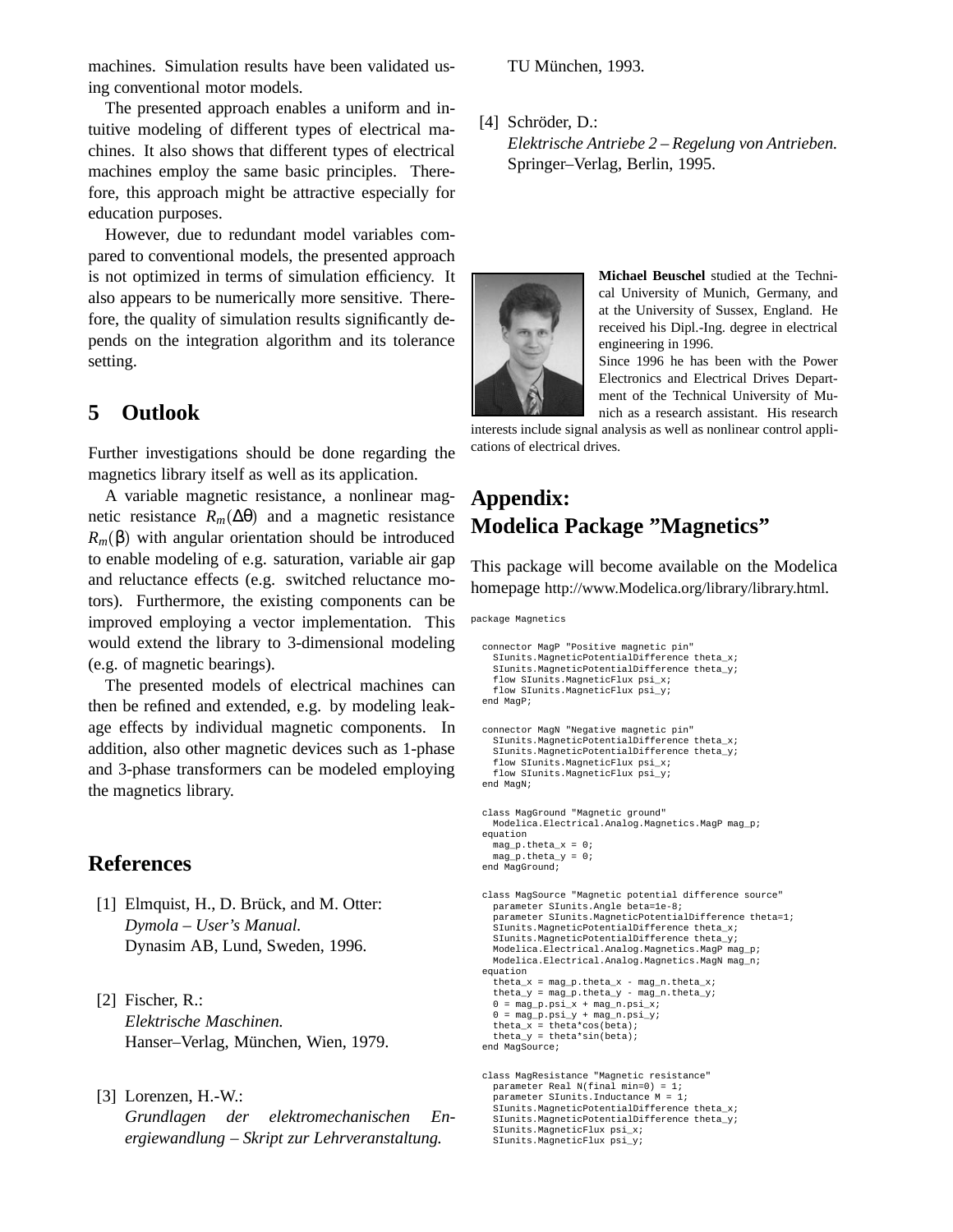```
Modelica.Electrical.Analog.Magnetics.MagP mag_p;
  Modelica.Electrical.Analog.Magnetics.MagN mag_n;
equation
  theta x = \text{mag} p.theta x - \text{mag} n.theta xi;
  theta_y = mag_p.theta_y - mag_n.theta_y;0 = mag_p.psi_x + mag_n.psi_x;
0 = mag_p.psi_y + mag_n.psi_y;
  psi_x = mag_p.psi_x;
  psi_y = mag_p.psi_y;N*N*psi_x = M*theta_x;
N*N*psi_y = M*theta_y;
end MagResistance;
class MagCoupling "Linear magnetic coupling"
  extends Modelica.Electrical.Analog.Interfaces.OnePort;
  parameter SIunits.Angle beta = 1e-8 "Mag. Field Orient.";
   parameter Real N(final min=0) = 1 "Number of Turns";
parameter Real k(final min=0) = 1 "Scaling Factor";
   .<br>SIunits.MagneticPotentialDifference theta_x;
  SIunits.MagneticPotentialDifference theta_y;
  SIunits.MagneticFlux psi_x;
   SIunits.MagneticFlux psi_y;
  Modelica.Electrical.Analog.Magnetics.MagP mag_p;
  Modelica.Electrical.Analog.Magnetics.MagN mag_n;
equation
   theta_x = mag_p.theta_x - mag_n.theta_x;
theta_y = mag_p.theta_y - mag_n.theta_y;
   0 = mag_p.psi_x + mag_n.psi_x;
0 = mag_p.psi_y + mag_n.psi_y;
  psi_x = mag_p, psi_x;psi_y = mag_p.psi_y;v = -N/k*cos(beta)*der(psi_x) - N/k*sin(beta)*der(psi_y);
  theta_x = N*k * i * cos(beta);
   theta_y = N*k* i * sin(beta);
end MagCoupling;
class Commutator "Commutator with magnetic coupling"
  extends Modelica.Electrical.Analog.Interfaces.OnePort;
   parameter Real Z(final min=0) = 1 "Number of Poles / 2";
parameter Real N(final min=0) = 1 "Number of Turns";
  parameter Real k(final min=0) = 1 "Scaling Factor";
   SIunits.Angle phi "Rotational Magnetic Angle";
  SIunits.MagneticPotentialDifference theta_x;
  SIunits.MagneticPotentialDifference theta_y;
  SIunits.MagneticFlux psi_x;
  SIunits.MagneticFlux psi_v;
  Modelica.Electrical.Analog.Magnetics.MagP mag_p;
  Modelica.Electrical.Analog.Magnetics.MagN mag_n;
  Modelica.Mechanics.Rotational.Interfaces.Flange_b flange_b;
equation
   theta_x = mag_p.theta_x - mag_n.theta_x;
theta_y = mag_p.theta_y - mag_n.theta_y;
   0 = mag_p.psi_x + mag_n.psi_x;
0 = mag_p.psi_y + mag_n.psi_y;
  psi_x = mag_p.psi_x;psi_y = mag_p.psi_y;0 = flangeb.tau;
  phi = -flange_b.phi*Z;
   v = -N/k*cos(phi)*der(psi_x) - N/k*sin(phi)*der(psi_y);
theta_x = N*k*i*cos(phi);
  theta_y = N*k* i * sin(\pi h);
end Commutator;
class StatorRotor "Stator and rotor of electric machines"
parameter Real Z(final min=0) = 1 "Number of Poles / 2";
   SIunits.Angle phi(final start=1e-8) "Rotational Angle";
   SIunits.MagneticPotentialDifference theta_1x "port 1";
SIunits.MagneticPotentialDifference theta_1y "port 1";
   SIunits.MagneticPotentialDifference theta_2x "port 2";
  SIunits.MagneticPotentialDifference theta_2y "port 2";
  SIunits. MagneticFlux psi_1x "port 1";
  SIunits.MagneticFlux psi_1y "port 1";
   SIunits.MagneticFlux psi_2x "port 2";
SIunits.MagneticFlux psi_2y "port 2";
equation
  theta 1x = mag 1p.theta x - mag 1n.theta xi;
   theta_1y = \frac{1}{\text{mag\_1p}. \text{theta}_y} - \frac{1}{\text{mag\_1n}. \text{theta}_y};
  theta_2x = mag_2p.theta_x - mag_2n.theta_x;
   theta_2y = mag_2p.theta_y - mag_2n.theta_y;
0 = mag_1p.psi_x + mag_1n.psi_x;
0 = mag_1p.psi_y + mag_1n.psi_y;
   0 = mag_2p.psi_x + mag_2n.psi_x;
0 = mag_2p.psi_y + mag_2n.psi_y;
   psi_1x = mag_1p.psi_x;
psi_1y = mag_1p.psi_y;
  psi_2x = mag_2p.psi_x;psi_2y = mag_2p.psi_y;
flange_b.tau = Z*psi_2x*theta_2y - Z*psi_2y*theta_2x;
  phi = flange_b.phi*Z;
   0 = \psi_1 \cdot \psi_2 + \psi_3 \cdot \psi_4 + \psi_5 \cdot \psi_5 + \psi_6 \cdot \psi_7 + \psi_7 \cdot \psi_8 + \psi_7 \cdot \psi_9<br>
0 = \psi_1 \cdot \psi_7 + \psi_8 \cdot \psi_8 + \psi_9 \cdot \psi_9 + \psi_9 \cdot \psi_9 + \psi_1 \cdot \psi_9theta_1x = theta_2x*cos(phi) - theta_2y*sin(phi);
theta_1y = theta_2x*sin(phi) + theta_2y*cos(phi);
end StatorRotor;
```
parameter Real L\_rotor(final min=0) = 0.004; parameter Real N\_stator(final min=0) = 2400; parameter Real N\_rotor(final min=0) = 60; parameter Real R\_stator(final min=0) = 1; parameter Real R rotor(final min=0) =  $0.25$ ; Modelica.Electrical.Analog.Interfaces.PositivePin PositivePin1; Modelica.Electrical.Analog.Interfaces.NegativePin NegativePin1; Modelica.Electrical.Analog.Interfaces.PositivePin PositivePin2; Modelica.Electrical.Analog.Interfaces.NegativePin NegativePin2; Modelica.Electrical.Analog.Basic.Resistor Resistor Stator(R=R\_stator); Modelica.Electrical.Analog.Basic.Resistor Resistor\_Rotor(R=R\_rotor); Modelica.Electrical.Analog.Magnetics.MagCoupling MagCoupling(beta=3.14159/2, N=N\_stator, k=2/3.14159); Modelica.Electrical.Analog.Magnetics.Commutator Commutator(Z=Z, N=N\_rotor); Modelica.Electrical.Analog.Magnetics.MagGround MagGround\_Stator; Modelica.Electrical.Analog.Magnetics.MagGround MagGround\_Rotor; Modelica.Electrical.Analog.Magnetics.StatorRotor StatorRotor(Z=Z); Modelica.Electrical.Analog.Magnetics.MagResistance MagResistance(N=N\_rotor, M=L\_rotor); Modelica.Mechanics.Rotational.Interfaces.Flange\_b Flange\_b; equation connect(PositivePin1, Resistor\_Stator.p); connect(PositivePin2, Resistor\_Rotor.p); connect(NegativePin2, Commutator.n); connect(NegativePin1, MagCoupling.n); connect(Resistor\_Stator.n, MagCoupling.p); connect(Resistor\_Rotor.n, Commutator.p); connect(MagCoupling.mag\_p, StatorRotor.mag\_1p); connect(MagCoupling.mag\_n, StatorRotor.mag\_1n); connect(MagGround\_Stator.mag\_p, MagCoupling.mag\_n); connect(MagGround\_Rotor.mag\_p, Commutator.mag\_n); connect(StatorRotor.mag\_2p, MagResistance.mag\_p); connect(MagResistance.mag\_n, Commutator.mag\_n); connect(Commutator.mag\_p, StatorRotor.mag\_2n); connect(StatorRotor.flange\_b, Flange\_b); connect(Commutator.flange\_b, Flange\_b); end DC\_machine; class DC\_PM\_machine "Permanent magnet DC machine" parameter Real Z(final min=0) = 4 "Number of Poles / 2"; parameter Real Theta\_stator(final min=0) = 36000\*2/3.14159 "Stator mag. Pot. Diff."; parameter Real L\_rotor(final min=0) = 0.004; parameter Real R\_rotor(final min=0) = 0.25; parameter Real N\_rotor(final min=0) = 60; Modelica.Electrical.Analog.Interfaces.PositivePin PositivePin1; Modelica.Electrical.Analog.Interfaces.NegativePin NegativePin1; Modelica.Electrical.Analog.Basic.Resistor Resistor\_Rotor(R=R\_rotor); Modelica.Electrical.Analog.Magnetics.MagSource MagSource(beta=3.14159/2, theta=Theta stator); Modelica.Electrical.Analog.Magnetics.StatorRotor StatorRotor(Z=Z); Modelica.Electrical.Analog.Magnetics.MagGround MagGround\_Stator; Modelica.Electrical.Analog.Magnetics.MagGround MagGround Rotor; Modelica.Electrical.Analog.Magnetics.MagResistance MagResistance(N=N\_rotor, M=L\_rotor); Modelica.Electrical.Analog.Magnetics.Commutator Commutator(Z=Z, N=N\_rotor, psi\_y(start=-Theta\_stator\*L\_rotor/N\_rotorˆ2)); Modelica.Mechanics.Rotational.Interfaces.Flange\_b Flange\_b; equation connect(StatorRotor.mag\_2p, MagResistance.mag\_p); connect(Resistor\_Rotor.n, Commutator.p); connect(PositivePin1, Resistor\_Rotor.p); connect(Commutator.n, NegativePin1); connect(MagResistance.mag\_n, Commutator.mag\_n); connect(MagGround\_Stator.mag\_p, StatorRotor.mag\_1n); connect(MagGround\_Rotor.mag\_p, Commutator.mag\_n); connect(Commutator.mag\_p, StatorRotor.mag\_2n); connect(StatorRotor.flange\_b, Flange\_b); connect(Commutator.flange\_b, Flange\_b); connect(MagSource.mag\_p, StatorRotor.mag\_1p); connect(MagSource.mag\_n, MagGround\_Stator.mag\_p); end DC\_PM\_machine;

class AC\_machine ÄC induction machine" parameter Real Z(final min=0) = 3 "Number of Poles / 2"; parameter Real M\_mutual(final min=0) = 0.0322; parameter Real L\_stator\_leakage(final min=0) = 0.0021;

class DC\_machine "DC machine using magnetic elements" parameter Real  $Z(\text{final min=0}) = 4$  "Number of Poles / 2";